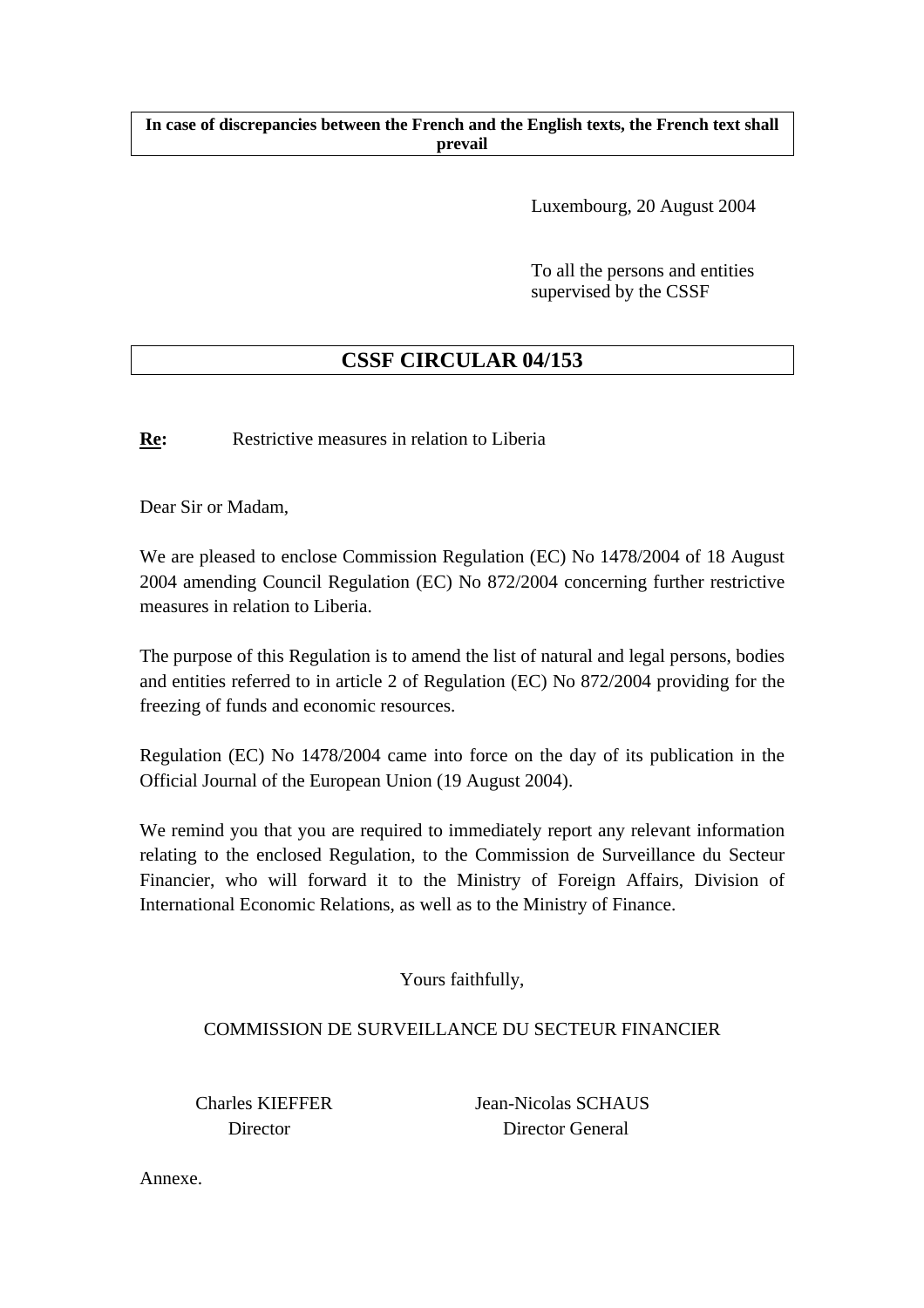#### **COMMISSION REGULATION (EC) No 1478/2004**

#### **of 18 August 2004**

#### **amending Council Regulation (EC) No 872/2004 concerning further restrictive measures in relation to Liberia**

THE COMMISSION OF THE EUROPEAN COMMUNITIES.

Having regard to the Treaty establishing the European Community,

Having regard to Council Regulation (EC) No 872/2004 concerning further restrictive measures in relation to Liberia  $(1)$ , and in particular Article 11 $(a)$  thereof,

Whereas:

- (1) Annex I to Regulation (EC) No 872/2004 lists the natural and legal persons, bodies and entities covered by the freezing of funds and economic resources under that Regulation.
- (2) On 23 June and 13 July 2004, the Sanctions Committee of the United Nations Security Council decided to amend the list of persons, groups and entities to whom the

freezing of funds and economic resources should apply. Annex I should therefore be amended accordingly.

(3) In order to ensure that the measures provided for in this Regulation are effective, this Regulation must enter into force immediately,

HAS ADOPTED THIS REGULATION:

#### *Article 1*

Annex I to Regulation (EC) No 872/2004 is hereby amended in accordance with the Annex to this Regulation.

#### *Article 2*

This Regulation shall enter into force on the day of its publication in the *Official Journal of the European Union*.

This Regulation shall be binding in its entirety and directly applicable in all Member States.

Done at Brussels, 18 August 2004.

### *For the Commission* Christopher PATTEN *Member of the Commission*

 $(1)$ 1) OJ L 162, 30.4.2004, p. 32. Regulation as last amended by Commission Regulation (EC) No 1149/2004 (OJ L 222, 23.6.2004, p. 17).